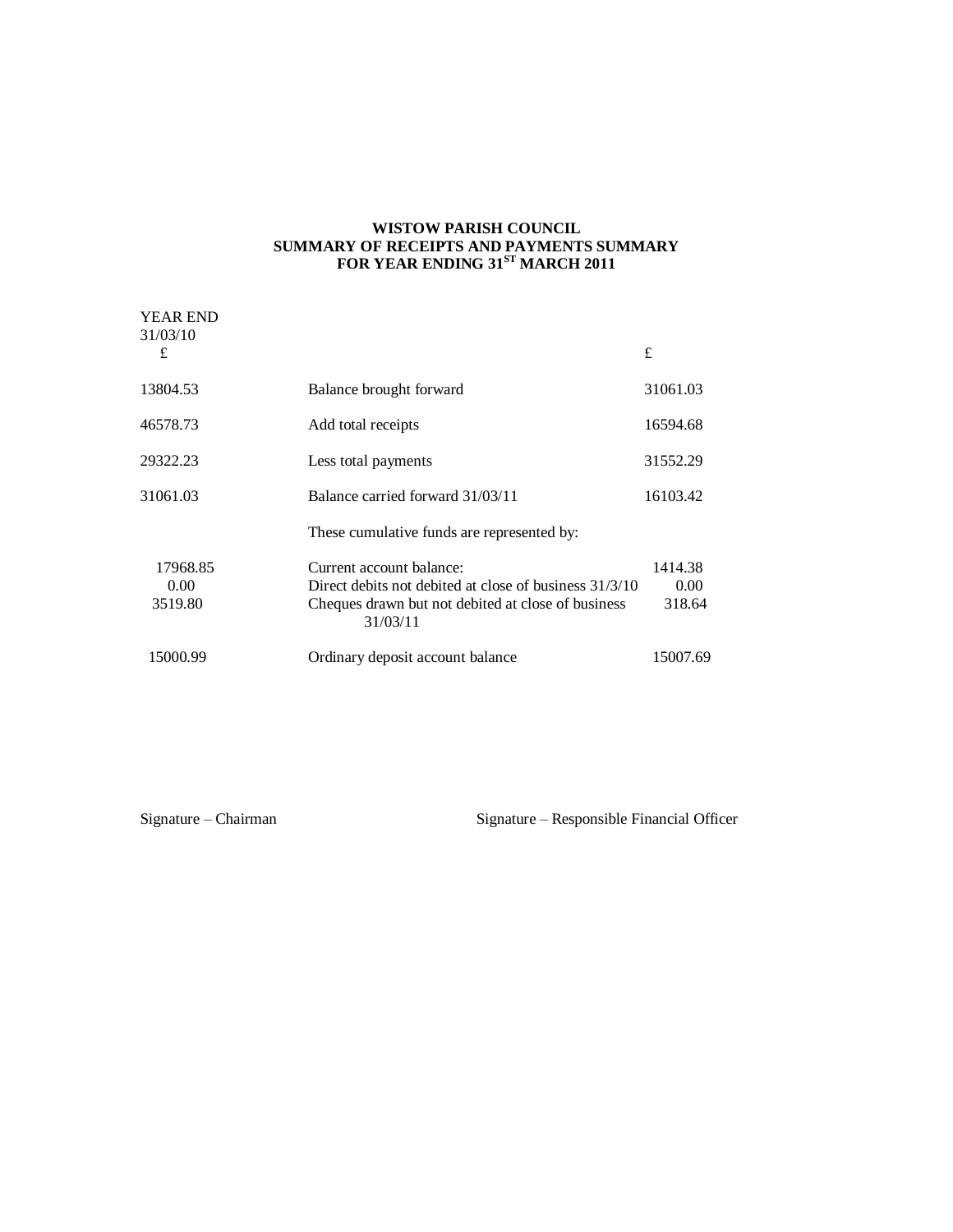# **WISTOW PARISH COUNCIL SUPPORTING STATEMENT TO THE ACCOUNTS FOR THE YEAR ENDING 31ST MARCH 2011**

| 1. Assets                                               |                                  |  |
|---------------------------------------------------------|----------------------------------|--|
| A) Movements in the year                                |                                  |  |
| During the year the following assets were purchased     | Cost Price £                     |  |
| Two salt bins                                           | 200.00                           |  |
| Playground sign                                         | 125.00                           |  |
| Once street light replaced                              | included below                   |  |
| B) The following assets were disposed of:               | Receipt $f$                      |  |
| Hard disc                                               | scrapped                         |  |
| C) At $31st$ March 2011 the following assets were held: | Value                            |  |
| <b>COMMUNITY ASSETS</b>                                 |                                  |  |
| Allotment land (16 acres)                               | 1.00 Rented to allotment holders |  |
| <b>OTHER FIXED ASSETS</b>                               |                                  |  |
| Bus shelter                                             | 4692.57                          |  |
| 17 Lamp posts, columns and brackets                     | 26265.00                         |  |
| 4 seats                                                 | 2287.08                          |  |
| Seat at play area                                       | 498.70                           |  |
| Bench set/picnic table                                  | 288.05                           |  |
| Slide                                                   | 3440.20                          |  |
| Swing                                                   | 2884.00                          |  |
| Seesaw (new seats 2010)                                 | 1942.58                          |  |
| Climbing frame                                          | 521.54                           |  |
| Bench seat around tree in playing field                 | 634.47                           |  |
| 2 notice boards                                         | 908.56                           |  |
| Scout activity trail                                    | 2267.99                          |  |
| 25 meter aerial runway                                  | 9666.49                          |  |
| 7 salt and 8 waste bins                                 | 3965.40                          |  |
| 2 football goals                                        | 1600.15                          |  |
| 2 football goal nets                                    | 62.24                            |  |
| Filing cabinet and folders                              | 164.96                           |  |
| Playmatting                                             | 9912.20                          |  |
| Kidney shaped picnic table                              | 380.69                           |  |
| 3 picnic tables/seats                                   | 951.70                           |  |
| Flagpole                                                | 56.65                            |  |
| Village sign                                            | 1814.86                          |  |
| Adventure play equipment                                | 30870.13                         |  |
| Gate at playground                                      | 973.35                           |  |
|                                                         |                                  |  |

107,375.56 (including allotments)

These assets have been valued at the current insurance value.

The basis of valuation of these assets is replacement value with the exception of the allotment land which is valued at the nominal value of £1.00.

### **2. Borrowings**

At the close of business on 31<sup>st</sup> March 2011 no loans to the Council were outstanding.

## **3. Leases (NB Equipment only)**

At  $31<sup>st</sup>$  March 2011 no leases were in operation.

#### **4. Debts outstanding**

At 31<sup>st</sup> March 2011 debts of £133.81 were outstanding and due to the Council in respect of VAT refunds<br>Signature – Chairman Signature – Responsible Financial Officer Signature – Responsible Financial Officer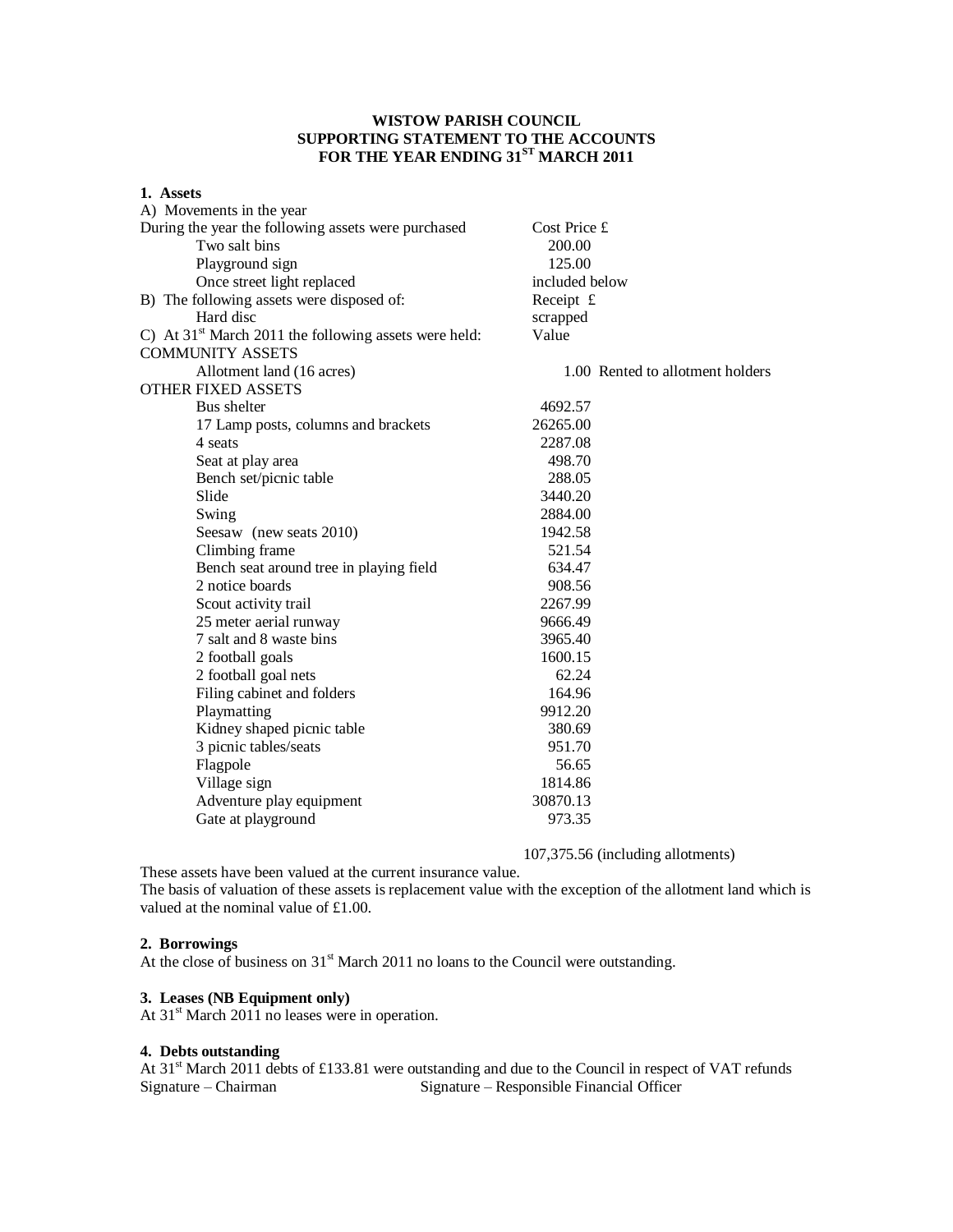## **WISTOW PARISH COUNCIL SUPPORTING STATEMENT TO THE ACCOUNTS FOR THE YEAR ENDING 31ST MARCH 2011 continued**

#### **5. Tenancies**

During the year the following tenancies were held

A) Council as Landlords:

| Tenant               | Property                      | Rent p.a.          | Repairing/non repairing |
|----------------------|-------------------------------|--------------------|-------------------------|
| R P Burton<br>C Bowd | 5 acre<br>$2\frac{1}{2}$ acre | £330.75<br>£165.38 | Repairing<br>Repairing  |
| P Burton             | $8\frac{1}{4}$ acre           | £545.74            | Repairing               |
| H Manwaring          | $\frac{1}{4}$ acre            | £ 16.54            | Repairing               |
|                      |                               |                    |                         |
| B) Council as Tenant |                               |                    |                         |

| Landlord   | Property      | Rent p.a. | Repairing/non repairing |
|------------|---------------|-----------|-------------------------|
| <b>HDC</b> | Playing field | £100.00   | Repairing               |

#### **6. Section 137 Payments**

Section 137 of the Local Government Act 1972 enables Parish Councils to spend up to the product of £6.15 per head of electorate for the benefit of people in the area on activities or projects not specifically authorized by other powers.

The limit for this Council in the year ended  $31<sup>st</sup>$  March 2011 was £2521.50 and no payments being made.

#### **7. Agency work**

During the year the Council undertook no agency work on behalf of other authorities.

#### **8. Advertising and Publicity**

During the year the Council has not taken part in any advertising or publicity.

#### **9. Superannuation**

No superannuation contributions were made for the year ended  $31<sup>st</sup>$  March 2011.

I hereby certify that the above Summary of Receipts and Payments Account, Receipt and Payments Summary and Supporting Statement to the Accounts property presents receipts and payments of Wistow Parish Council for the 2010/11 financial year.

Signed Date Responsible Financial Officer Wistow Parish Council

I hereby certify that the above Summary of Receipts and Payments Account, Receipt and Payments Summary and Supporting Statement to the Accounts for the year ended  $31<sup>st</sup>$  March 2010 were approved by resolution of Wistow Parish Council on

Signed Date Chairman of Wistow Parish Council